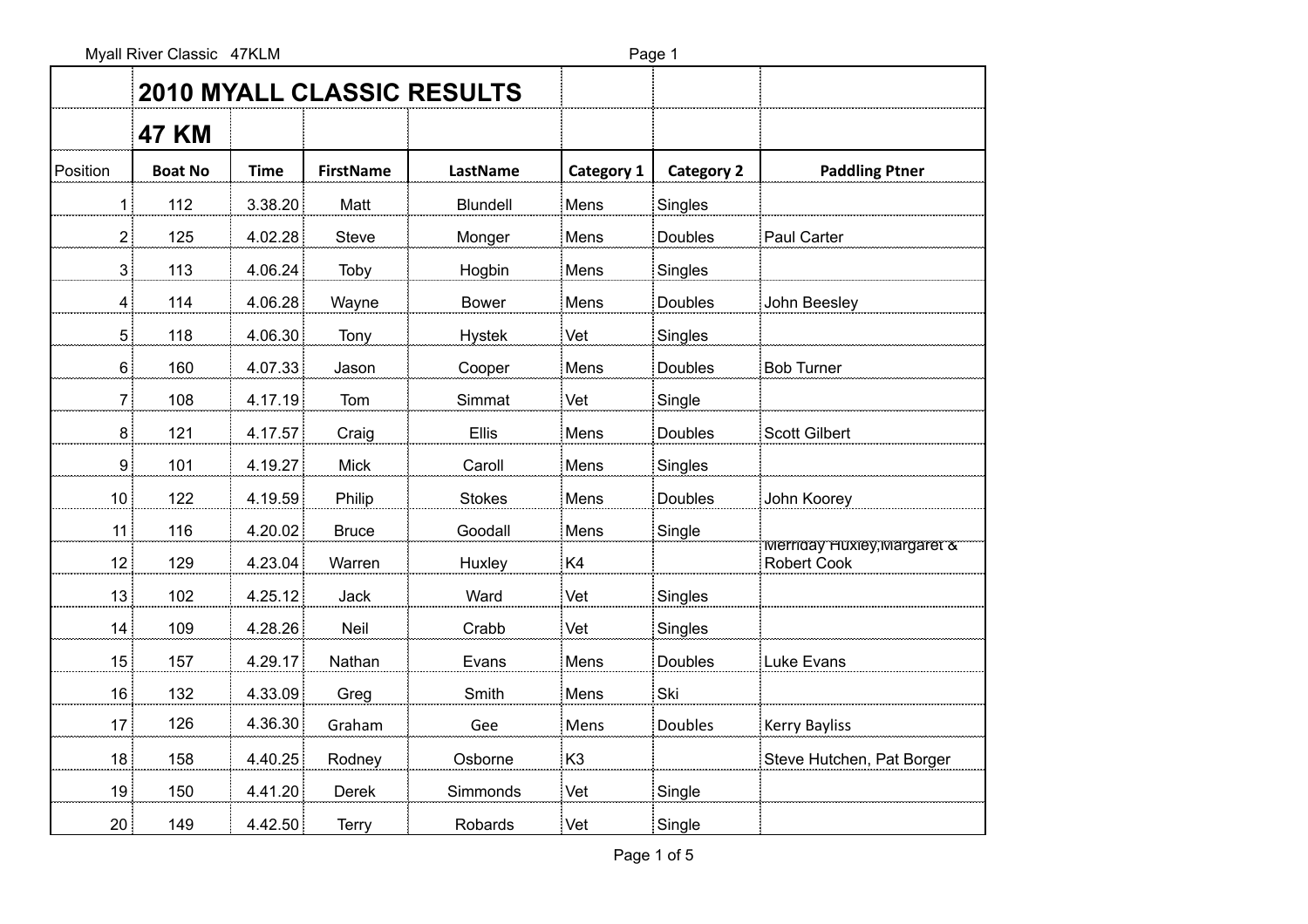Myall River Classic 47KLM extended to the Page 2

| Position        | <b>Boat No</b> | <b>Time</b> | <b>FirstName</b> | LastName        | Category 1 | <b>Category 2</b> | <b>Paddling Ptner</b>  |
|-----------------|----------------|-------------|------------------|-----------------|------------|-------------------|------------------------|
| 21              | 110            | 4.44.30     | Wayne            | Wanders         | Mens       | Singles           |                        |
| 22              | 111            | 4.51.38     | Duncan           | Johnstone       | Vet        | Singles           |                        |
| 23              | 115            | 4.51.45     | Liz              | Pratt           | Ladies     | Single            |                        |
| 24              | 117            | 4.51.51     | Jim              | <b>Buckland</b> | Vet        | Singles           |                        |
| 25              | 124            | 4.57.43     | Steve            | <b>Dmytrk</b>   | Mens       | Singles           |                        |
| 26              | 103            | 4.57.52     | Geoffrey         | Dawes           | Mens       | Singles           |                        |
| 27 <sub>1</sub> | 151            | 4.9.04      | Tony             | Carr            | Vet        | Singles           |                        |
| 28              | 127            | 5.01.48     | Martin           | Vanderpoel      | Mens       | Doubles           | Phil Wilcockson        |
| 29              | 105            | 5.05.23     | Max              | Lyons           | Vets       | Single            |                        |
| 30 <sub>1</sub> | 138            | 5.05.54     | Rob              | Adams           | Mens       | Doubles           | lan Lloyd              |
| 31              | 128            | 5.05.58     | Nigel            | Colless         | Mens       | Singles           |                        |
| 32 <sub>1</sub> | 136            | 5.09.07     | Neil             | Duffy           | Vet        | Doubles           | Rae Duffy              |
| 33              | 104            | 5.09.36     | Geoff            | Allen           | Mens       | Doubles           | Nick Allen             |
| 34              | 107            | 5.09.52     | Zac              | Thompson        | Mens       | Single            |                        |
| 35              | 155            | 5.14.06     | Richard          | Lindsay         | Mens       | Singles           |                        |
| 36 <sup>1</sup> | 140            | 5.15.01     | Lisa             | Green           | Ladies     | Doubles           | Nieda Frowen           |
| 37              | 120            | 5.17.09     | Archie           | Campbell        | Mens       | Doubles           | Cam Banks              |
| 38              | 119            | 5.20.20     | John             | <b>Boult</b>    | Mens       | Single            |                        |
| 39              | 147            | 5.21.01     | Kirsten          | Nicolle         | Ladies     | Doubles           | Fiona Montgomerie      |
| 40              | 137            | 5.22.24     | Stuart           | Young           | Mens       | Singles           |                        |
| 41              | 134            | 5.24.01     | Michael          | O'Keeffe        | Mens       | Singles           |                        |
| 42              | 141            | 5.24.31     | Donita           | Davids          | Mixed      | Doubles           | <b>Richard Thomson</b> |
| 43              | 133            | 5.33.25     | Graeme           | Bacon           | Mens       | Singles           |                        |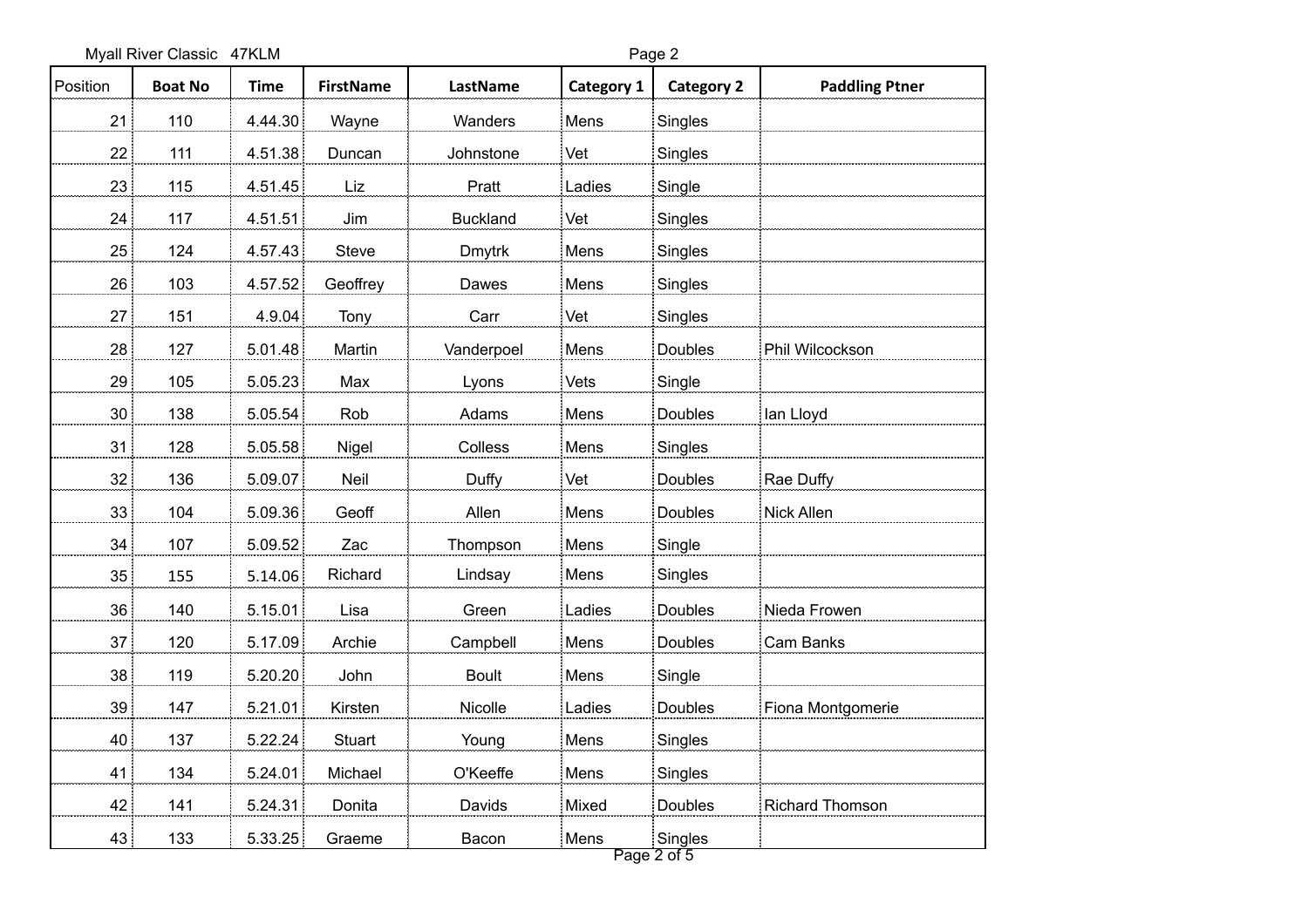Myall River Classic 47KLM and the state of the Page 3

| Position        | <b>Boat No</b> | <b>Time</b> | <b>FirstName</b> | LastName      | Category 1 | <b>Category 2</b> | <b>Paddling Ptner</b> |
|-----------------|----------------|-------------|------------------|---------------|------------|-------------------|-----------------------|
| 44              | 135            | 5.35.54     | Andrew           | Benoit        | Mens       | Ski               |                       |
| 45              | 154            | 5.36.03     | Roger            | Johnson       | Mens       | Singles           |                       |
| 46              | 131            | 5.39.22     | Susie            | Wood          | Ladies     | Singles           |                       |
| 47              | 106            | 5.39.37     | Chris            | Thompson      | Mens       | Single            |                       |
| 48              | 142            | 5.39.37     | Timothy          | Wheaton       | Mens       | Doubles           | Samuel Notley         |
| 40              | 145            | 5.47.46     | <b>Terry</b>     | Winder        | Mens       | Singles           |                       |
| 50 <sup>1</sup> | 144            | 5.47.46     | Curt             | Zuber         | Mens       | Singles           |                       |
| 51              | 130            | 5.54.18     | <b>Bruce</b>     | Lew           | Vet        | Singles           |                       |
| 52              | 152            | 5.54.40     | Adam             | <b>Trew</b>   | Mens       | Single            |                       |
| 53              | 156            | 5.55.00     | Cynthia          | Moncrieff     | Mixed      | Doubles           | <b>Ross Moncrieff</b> |
| 54              | 143            | 5.59.41     | Colin            | Roden         | Vet        | <b>Singles</b>    |                       |
| 55              | 139            | 6.00.06     | Marcel           | Martinelli    | Mens       | Singles           |                       |
| 56              | 146            | 6.00.56     | Adrian           | Wicks         | Mens       | Single            |                       |
| 57              | 148            | 6.03.41     | Wae-Jae          | Tan           | Mens       | Singles           |                       |
| 58              | 153            | 6.13.10     | Lexie            | McCullagh     | Junior     | Doubles           | Camilla Elliot        |
| 59              | 159            | 6.13.15     | Andrew           | Kucyper       | Vet        | Singles           |                       |
| 60              | 123            | 6.16.45     | Janet            | Abraham       | Ladies     | Doubles           | Robyn Hankin          |
|                 | 161            | dnf         | Trevor           | <b>Distin</b> | Mens       | Single            |                       |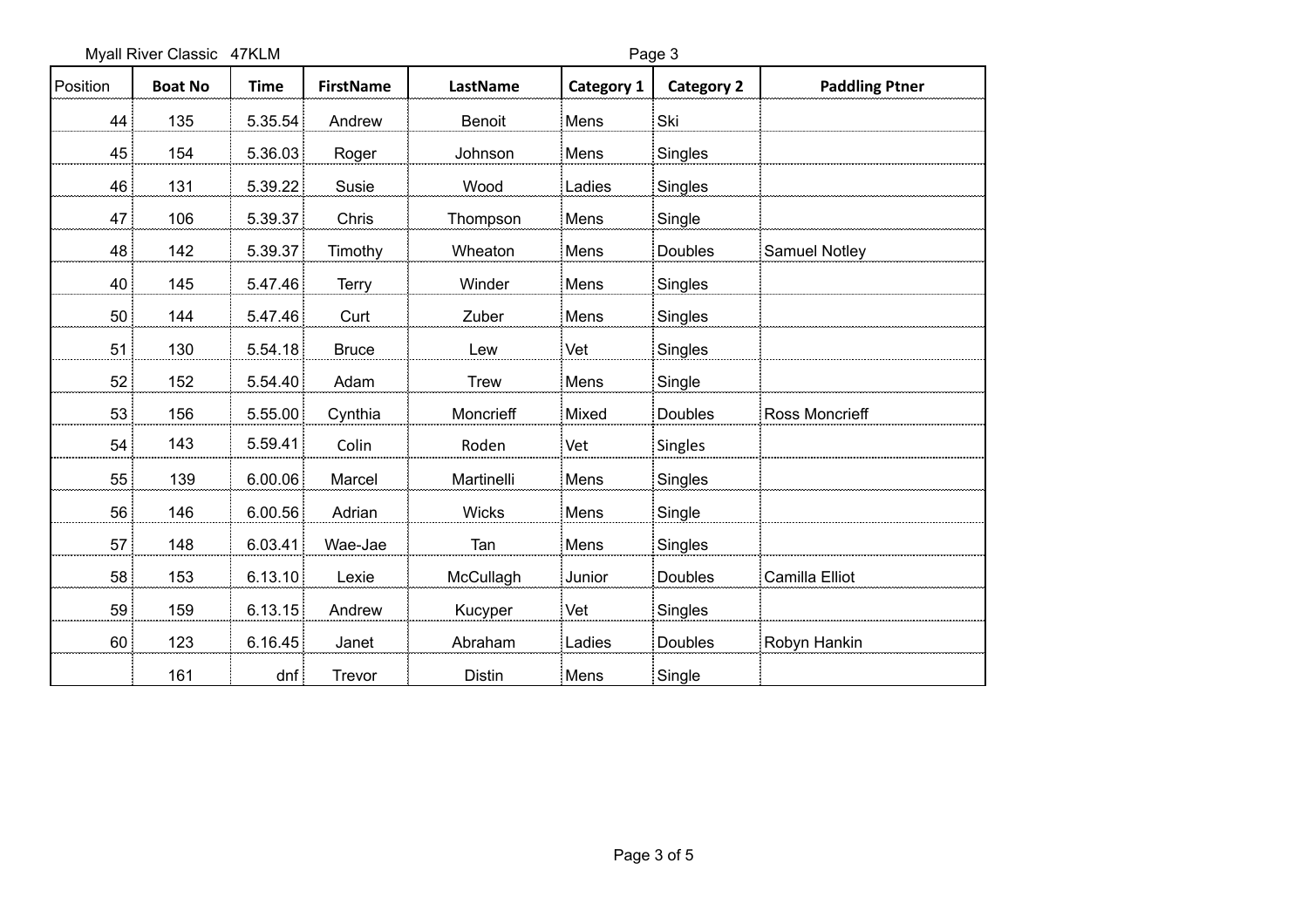Myall River Classic 47KLM extended to the Page 4

| Position        | <b>Boat No</b> | <b>Time</b> | <b>FirstName</b> | LastName         | <b>Category 1</b> | <b>Category 2</b> | <b>Paddling Ptner</b>  |
|-----------------|----------------|-------------|------------------|------------------|-------------------|-------------------|------------------------|
|                 | <b>27 KM</b>   |             |                  |                  |                   |                   |                        |
|                 | <b>Boat No</b> | <b>Time</b> | <b>FirstName</b> | LastName         | Category 1        | <b>Category 2</b> | <b>Paddling Ptner</b>  |
| $\mathbf{1}$    | 213            | 2.32.50     | Craig            | Dodd             | Mens              | Singles           |                        |
| 2]              | 206            | 2.32.56     | Judy             | Greenidge        | Ladies            | Doubles           | Jill Sowerby           |
| 3               | 220            | 2.35.54     | Rod              | Stubley          | Mens              | Singles           |                        |
| $\mathbf{4}$    | 202            | 2.36.31     | Rob              | Hardy            | Vets              | Singles           |                        |
| 5 <sup>1</sup>  | 201            | 2.45.32     | Anne             | Moore            | Mixed             | Doubles           | Owen Walton            |
| 6               | 211            | 2.52.40     | Eric             | Liddell          | Vet               | Singles           |                        |
| 7               | 200            | 2.57.34     | Michael          | Kerr             | Vet               | Singles           |                        |
| 8 <sup>1</sup>  | 204            | 2.58.22     | Richard          | Tustin           | Mens              | Singles           |                        |
| 9 <sub>1</sub>  | 205            | 3.06.13     | John             | Wood             | Vets              | Singles           |                        |
| 10 <sup>1</sup> | 210            | 3.10.27     | Dave             | Hudson           | Mens              | Singles           |                        |
| 11              | 209            | 3.10.28     | Ken              | Hazlett          | Vets              | Singles           |                        |
| 12 <sub>1</sub> | 212            | 3.10.54     | Lorraine         | Lew              | Vet               | Singles           |                        |
| 13              | 215            | 3.14.40     | Sean             | Griffin          | Mens              | Singles           |                        |
| 14              | 207            | 3.19.35     | Linda            | <b>Bostelaar</b> | Ladies            | Singles           |                        |
| 15              | 203            | 3.29.01     | Rachel           | Mosen            | Ladies            | Singles           |                        |
| 16 <sub>1</sub> | 219            | 3.29.02     | Paul             | Webster          | Mens              | Singles           |                        |
| 17 <sup>1</sup> | 208            | 3.32.27     | Graeme           | Auld             | Vet               | Singles           |                        |
| 18              | 216            | 3.33.40     | Justin           | Stanbridge       | Mens              | Singles           |                        |
| 19              | 217            | 3.48.58     | Tim              | Gadischke        | Mens              | Doubles           | <b>Steve Sylvester</b> |
| 20 <sub>2</sub> | 218            | dnf         | Garth            | Moseling         | Mixed             | Doubles           | Mikaela Moseling       |
| 21              | 214            | dnf         | Mei Sing         | Ong              | Ladies            | Singles           |                        |